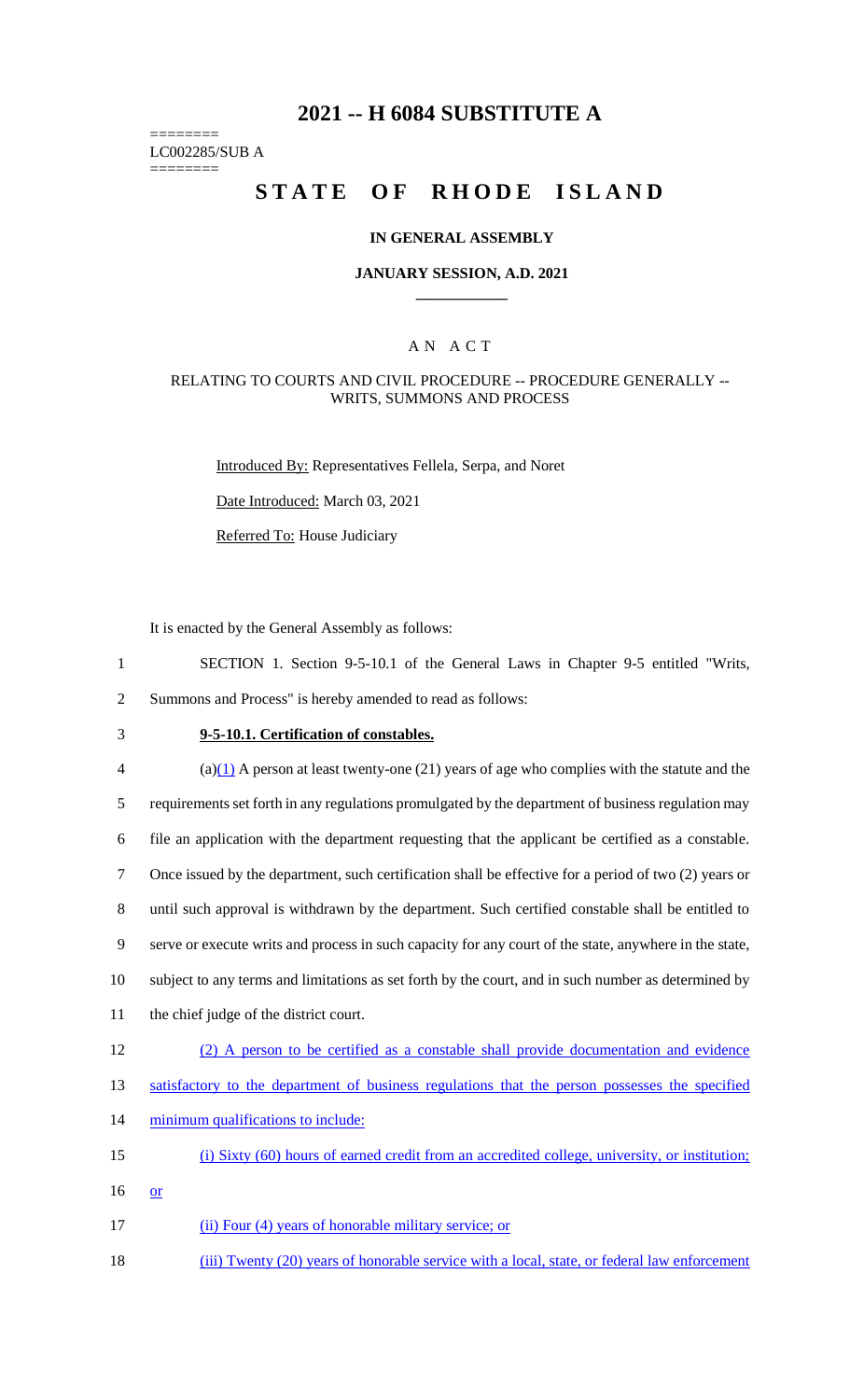| $\mathbf{1}$   | agency; and                                                                                            |
|----------------|--------------------------------------------------------------------------------------------------------|
| $\overline{2}$ | (iv) United State citizenship; and                                                                     |
| 3              | (v) Possession of a valid motor vehicle operator's license; and                                        |
| 4              | (vi) Successful completion of unlawful drug use screening; and                                         |
| 5              | (vii) Successful completion of psychological testing approved by the department of                     |
| 6              | business regulation.                                                                                   |
| 7              | (b) Certification process.                                                                             |
| 8              | (1) Application.                                                                                       |
| 9              | (i) Any person seeking certification pursuant to this section shall complete an application            |
| 10             | and submit it to the department of business regulation in the form designated by the department for    |
| 11             | such applications.                                                                                     |
| 12             | (ii) The application shall include information determined by the department to be relevant             |
| 13             | to licensure and shall include a national criminal background check.                                   |
| 14             | (2) Referral to certified constables' board.                                                           |
| 15             | (i) Once the applicant has provided a completed application, the department shall refer the            |
| 16             | applicant to the certified constables' board by providing a copy of the application to the board and   |
| 17             | to the chief judge of the district court.                                                              |
| 18             | (3) Training.                                                                                          |
| 19             | (i) Following review of the application, the board shall determine whether the applicant               |
| 20             | should be recommended for training by the board to be conducted by a volunteer training constable.     |
| 21             | If the board determines that training is appropriate, the applicant shall be assigned to a training    |
| 22             | constable who shall be a constable in good standing for a minimum of ten (10) years and who is         |
| 23             | approved by the chief judge of the district court to train prospective constables.                     |
| 24             | (ii) Training shall consist of a minimum of ninety $(90)$ hours to be completed within no              |
| 25             | sooner than ninety (90) days from the date of the referral by the board. The department may waive      |
| 26             | the training requirement of this section for an applicant who has graduated from a certified police    |
| 27             | or law enforcement academy and who has a minimum of twenty (20) years of honorable service as          |
| 28             | a police or law enforcement officer.                                                                   |
| 29             | (iii) Within thirty (30) days from the conclusion of training, a written report shall be               |
| 30             | submitted by the training constable to the board with a copy to the department that reflects the dates |
| 31             | and times of training and comments on the aptitude of the trainee.                                     |
| 32             | (iv) If the board concludes that training is not appropriate or if the report of the training          |
| 33             | constable concludes that the applicant does not have the aptitude to perform the duties of a           |
| 34             | constable, the board shall so inform the department which shall deny the application on that basis.    |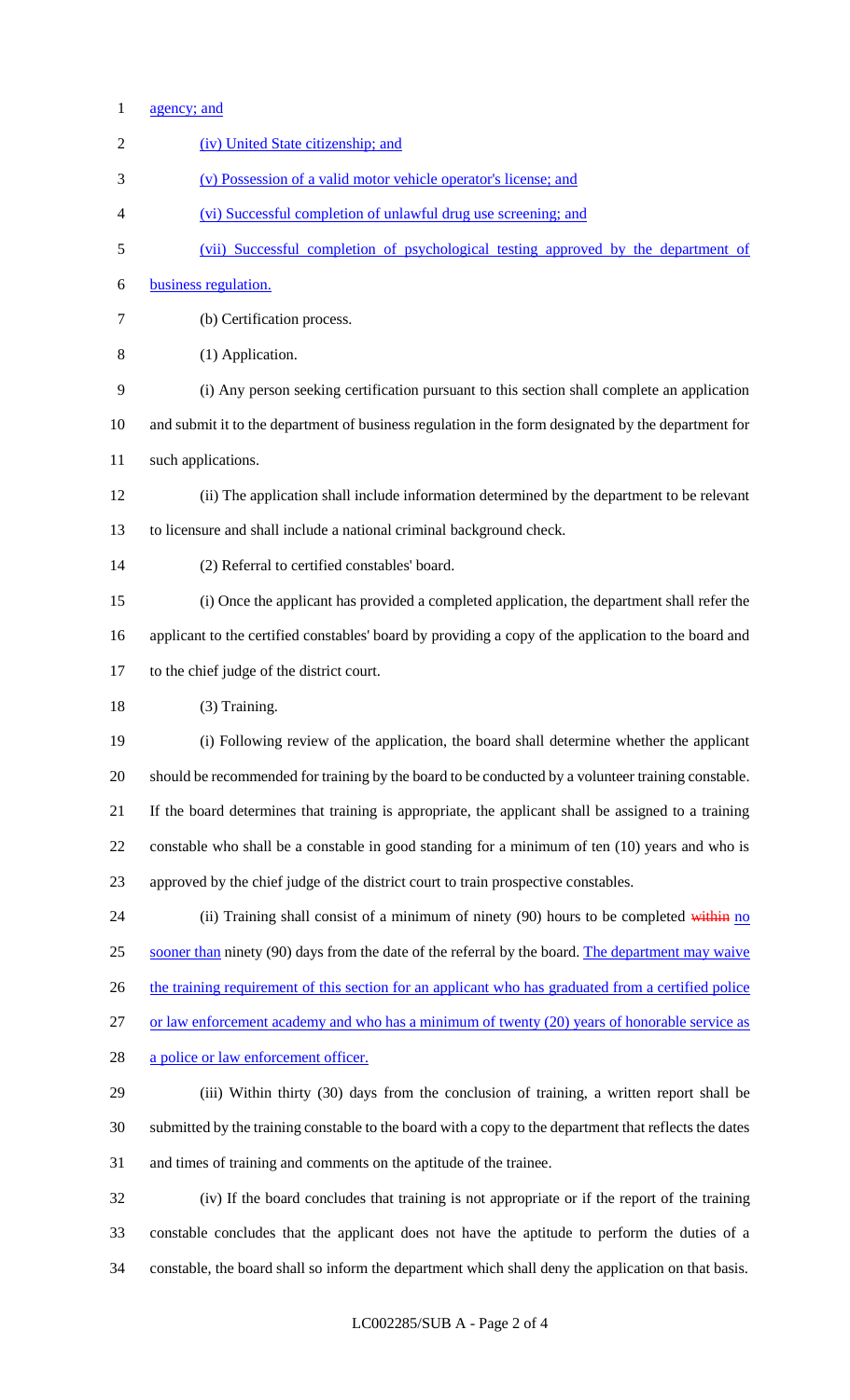- (4) Oral and written tests.
- (i) Upon the successful completion of the training period and recommendation from the training constable, within ninety (90) days, the applicant shall complete an oral examination on the legal and practical aspects of certified constables' duties that shall be created and administered by the board.
- (ii) Upon the successful completion of the oral examination, within sixty (60) days the applicant must complete a written test created by the board and approved by the chief judge of the district court that measures the applicant's knowledge of state law and court procedure.
- (iii) If the board concludes that the applicant has not successfully passed either the oral or written test, the board shall so inform the department which shall deny the application on that basis.
- (5) Final review. The department shall review the application, training record, test scores, and such other information or documentation as required and shall determine whether the applicant
- shall be approved for certification and the person authorized to serve process in the state.
- (c) Any person certified as a constable on the effective date of this act shall continue to be
- certified without complying with the certification requirements prescribed by this act.
- SECTION 2. This act shall take effect upon passage and any person certified as a constable on the effective date of this act shall continue to be certified without complying with the certification requirements prescribed by this act.
- 

======== LC002285/SUB A ========